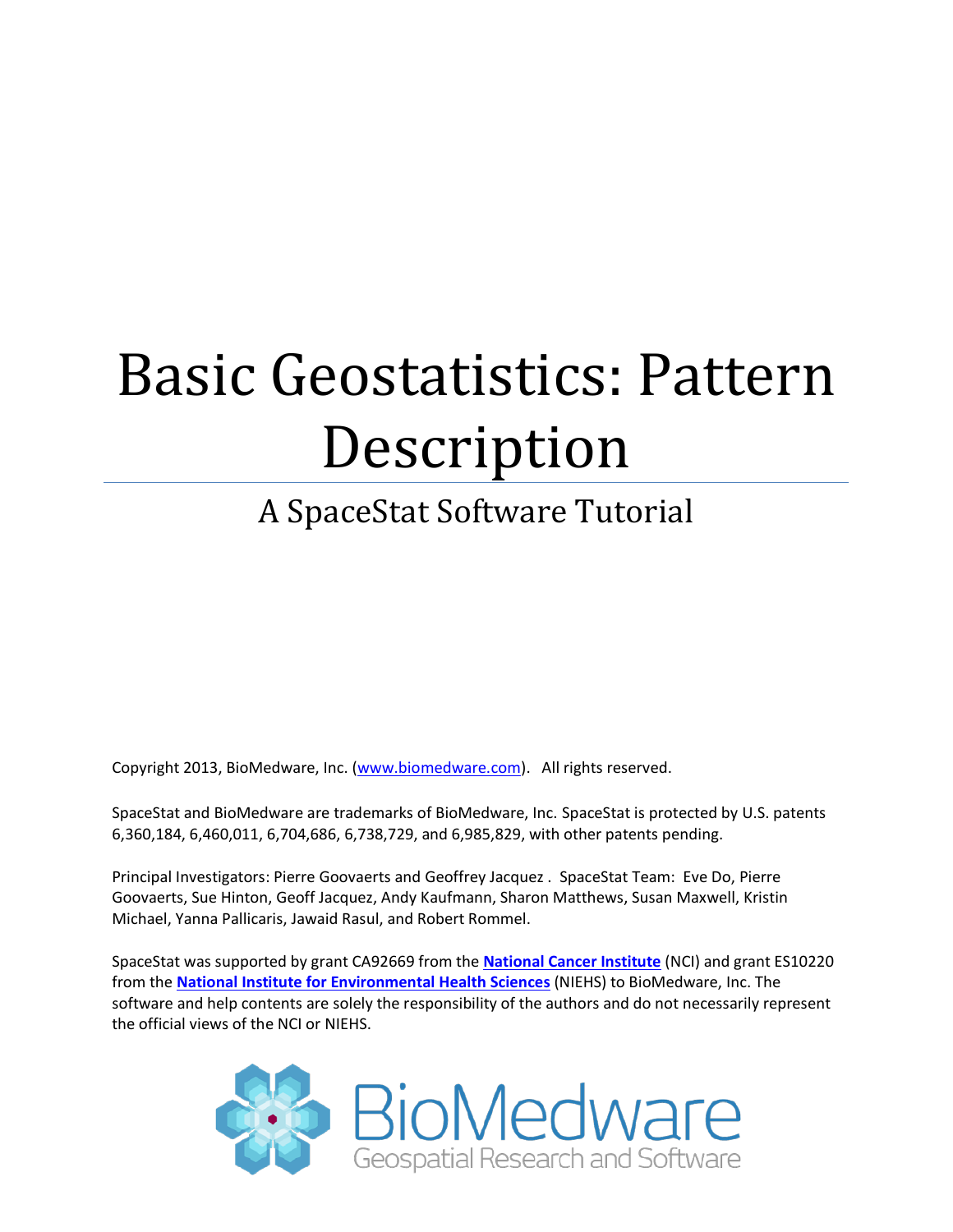#### **MATERIALS**

#### **[SpaceStat\\_Tutorial\\_Basic\\_Geostatistics\\_Part\\_1.SPT](http://www.biomedware.com/subdomains/biomed/files/tutorials/BasicGeostatisticsPart1/SpaceStat_Tutorial_Basic_Geostatistics_Part_1.spt)**

#### **ESTIMATED TIME**

15 minutes

#### **OBJECTIVE**

The Basic Geostatistics tutorials will guide you to using basic geostatistical procedures in SpaceStat. In this first tutorial, you will look at tools to describe the spatial patterns within your data. You will use the mapping and basic statistical graphs to look at the underlying patterns in the data as well the variogram cloud to assess how variability changes as distance increases among observations. The Basic Geostatistics tutorials will use data on the arsenic concentrations in Michigan groundwater.

#### **ABOUT THE DATA**

The SpcaeStat project for this tutorial contains data on the measured arsenic concentrations from well water. The data is split into 545 prediction wells and 2160 validation wells. Arsenic concentrations were measured over the period from 1990-2003. The geographic coordinates are the wells have been slightly modified to preserve confidentiality. The Michigan township boundaries for this area are also included in the project for visualization purposes. Our main goals with the data will be to: explore the spatial variability of the prediction set, fit alternate models of arsenic concentration to the prediction set, estimate the arsenic concentrations at the locations of the validation level, and compare the estimated values of the arsenic with the actual observations.

# **STEP 1: OPEN THE STARTING PROJECT**

The SpaceStat project containing these different datasets has already been created for you. Navigate through the menus to File-> Open Project or **click the Open Project button** as shown below.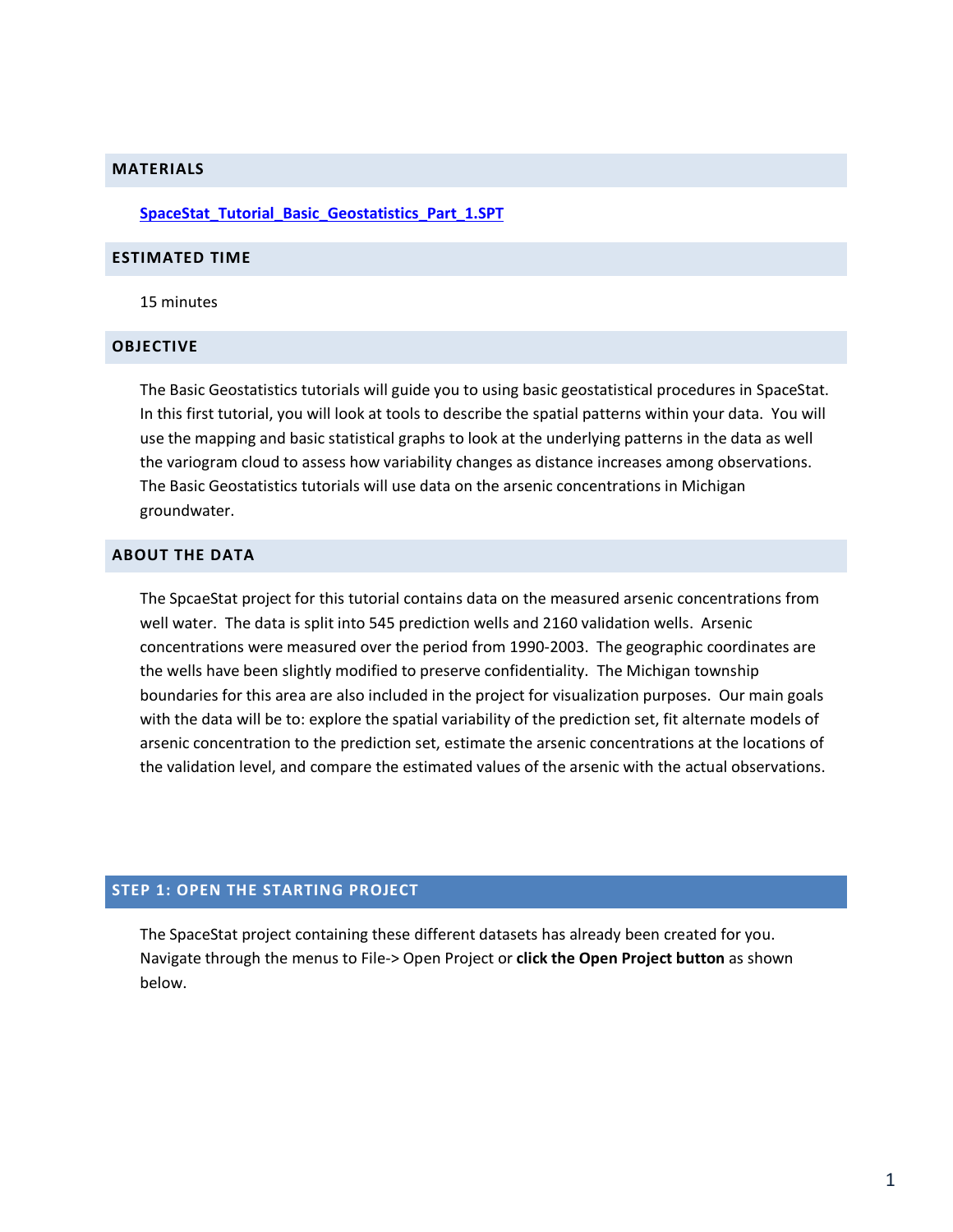

Using the Open Project button

You can download this project to use from the following link:

# **[SpaceStat\\_Tutorial\\_Basic\\_Geostatistics\\_Part\\_1.SPT](http://www.biomedware.com/subdomains/biomed/files/tutorials/BasicGeostatisticsPart1/SpaceStat_Tutorial_Basic_Geostatistics_Part_1.spt)**

### **STEP 2: MAPPING THE DATA**

The first step to understanding the spatial patterns of the data is to create a map to visualize the data. First **right click on the 'Michigan Townships' entry in the Data view** (the Data view is the large panel on the left side of the SpaceStat interface). **Select 'Create Map' from the pop-up menu.** This will create a map with the polygon outlines of the Michigan townships.

Next you will add the data from the prediction wells to the map. To do this**, right click on the 'Arsenic (ppb)' entry** under the Prediction wells heading in the Data view (you might have to expand the Prediction wells heading by clicking on the small triangle to its left if you do not see the entries) and **select the 'Add to Map' -> 'Map: Michigan townships'** option. This will create a new layer on the map with points that show the arsenic values from the prediction wells. Take some time to explore the map and look for spatial patterns in the data. This map will also be used in Step 5, so be sure not to close it. Your map should look similar to the one below: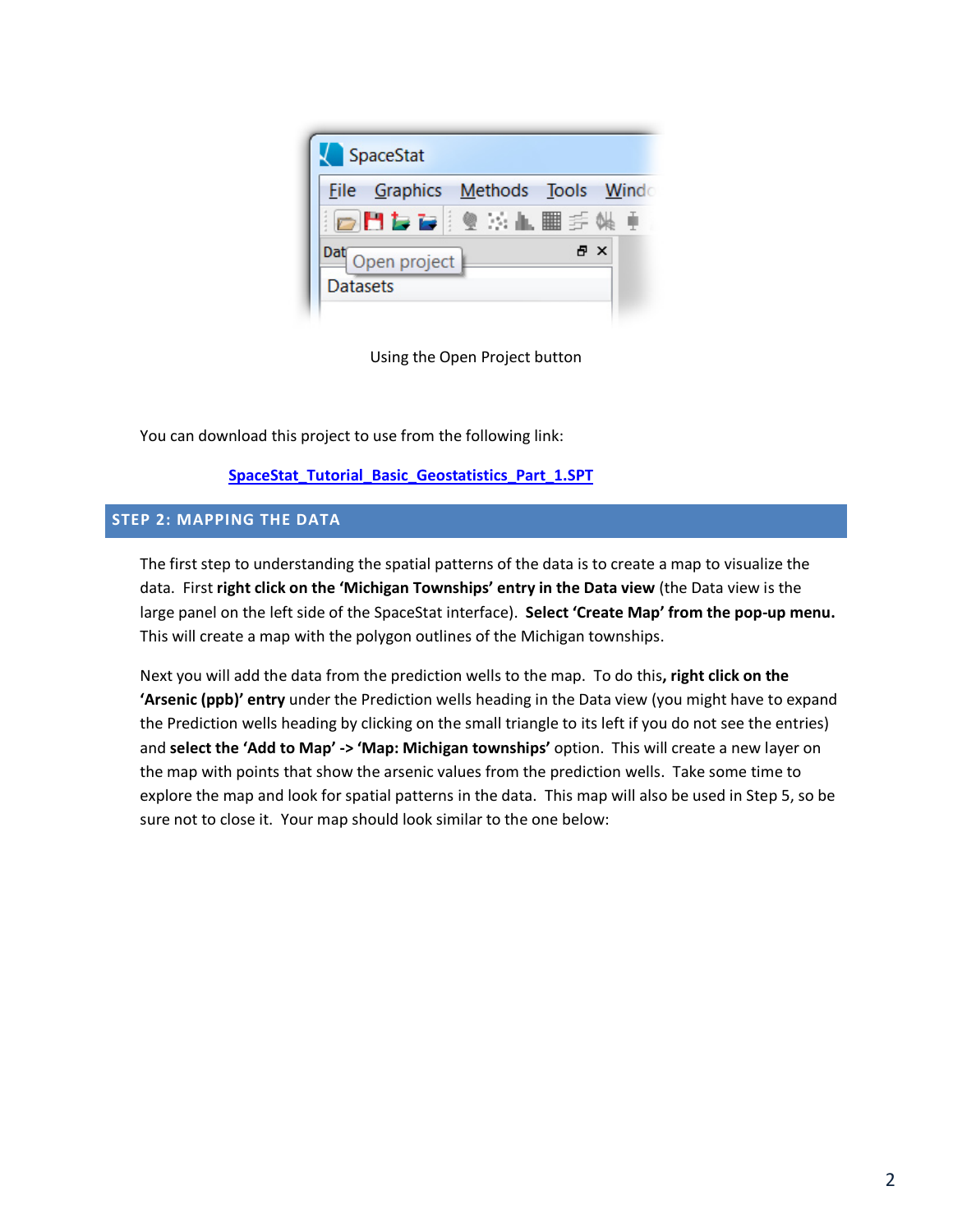

Map of arsenic at the prediction wells

## **STEP 3: CREATING HISTOGRAMS OF THE DATA**

The next step in developing a description of how the well arsenic concentrations are distributed is to create a histogram of the values. **Press the Histogram button on the SpaceStat toolbar** (it is the icon that looks like a series of vertical bars – the third in the second grouping of icons in the SpaceStat toolbar). Make sure that **your geography is 'Prediction wells'** and **select 'Arsenic (ppb)' as the dataset** from the dropdown if it is not selected for you. **Click the 'Ok' button** after you have verified these two settings. Note that a panel of statistics is displayed by default to the right of the histogram that is created. The histogram should look like the figure below (you may want to maximize the window to more easily see the distribution):



Histogram of arsenic concentrations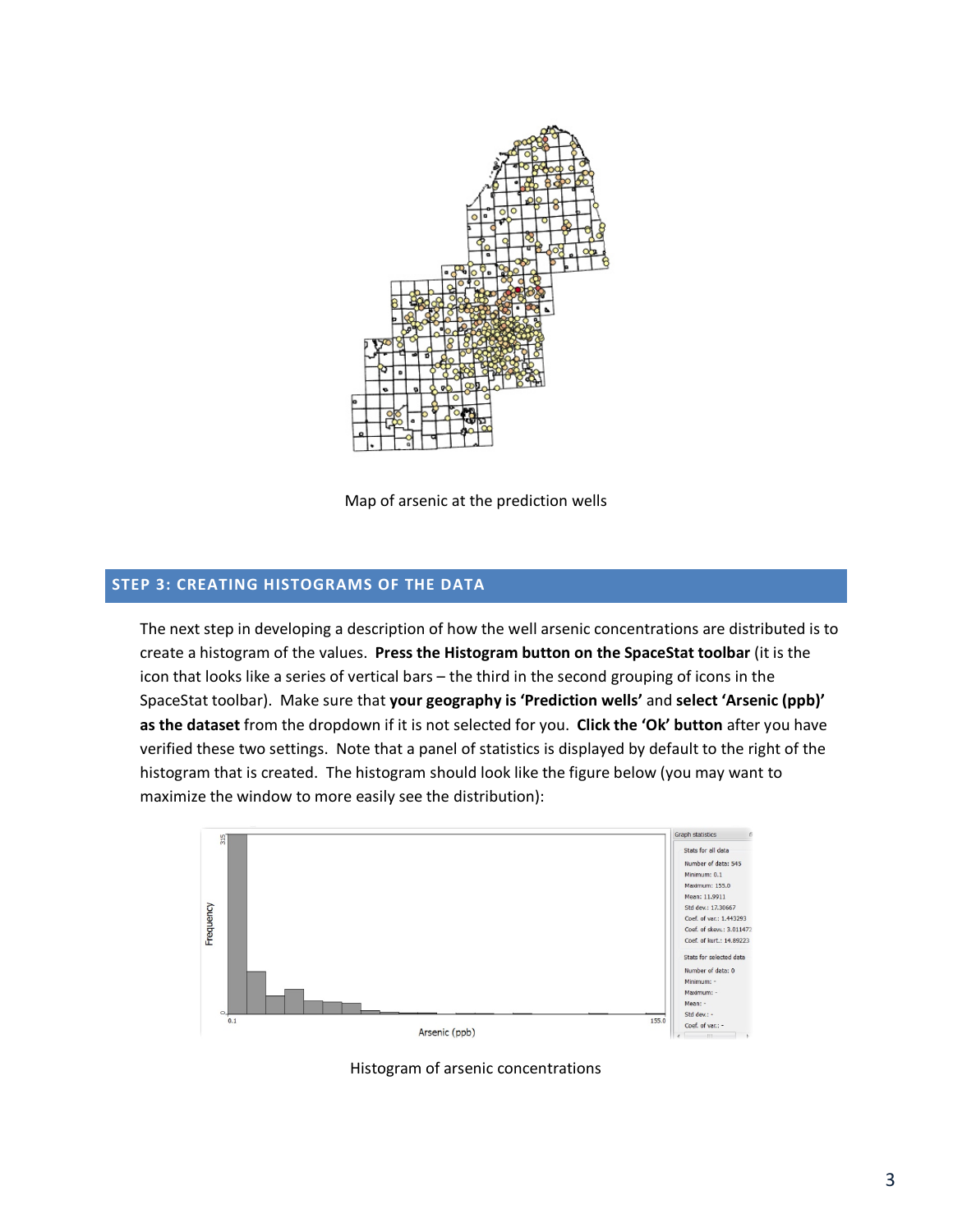In the data that you have been provided there is also a transformed dataset for later analysis. The Log(Arsenic) is a log transformation of the arsenic concentrations. Repeats the steps above to create a new histogram, but this time **choose 'Log(Arsenic)' as the dataset.** The resulting histogram should look like the figure below:



Histogram of log-transformed arsenic concentrations

Note the difference in the two distributions. Also pay particular attention to the coefficient of skewness shown in the 'Graph statistics' panel of both histograms. The concentration values are strongly positively skewed, but the log transformed values have a coefficient of skewness close to zero.

# **STEP 4: CREATING A VARIOGRAM CLOUD OF THE DATA**

Variogram clouds are diagnostic tools that can be used to assess how the variability among points changes with increasing distance. Anomalies and non-homogeneous areas can be detected by looking at short distances that show high dissimilarities. With linking and brushing you can see where locations are on the map from Step 2.

**Click the Varigram cloud button** on the SpaceStat toolbar (this is the icon that looks like a few small blue dots merging into a gradient of solid blue). In the dialog that opens, make sure the **'Prediction wells' is the geography** and **'Arsenic (ppb)' is selected as the dataset**. Keep the default of the isotropic variogram cloud (do not check the 'Anisotropic' option). This assumes that the variation is comparable in all directions and should be used unless there is a directional trend to the data.

Next change the appearance of the variogram cloud. **Choose 'Properties' from the 'Graph' menu** of the variogram cloud window. The first change you will make is to **check the 'Fixed bounds' option**. Change the **horizontal maximum to 10000**. This will focus the window on observations that are up to 10km apart. Next towards the bottom of the dialog, **check the 'Connect point pairs in linked maps'** and **uncheck 'Show 2-D histogram'**. The first option draws a line connecting selected point pairs in the map when you do cartographic brushing. The second option shows a point for each pair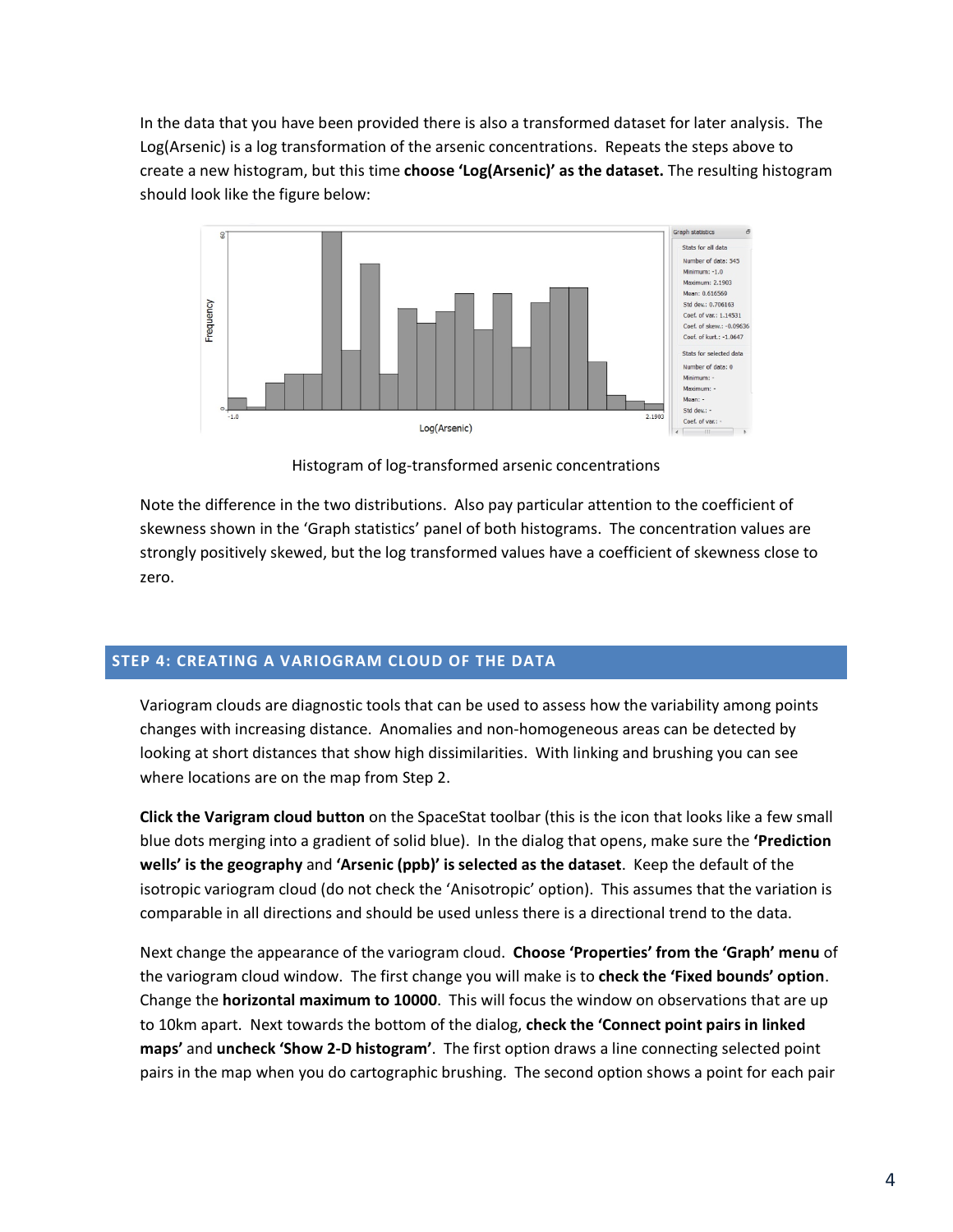of observations instead of placing all pairs of observations into bins and using shade to indicate the number of observations in each bin. Check your settings with the screenshot below:

| Title: Variogram cloud: Arsenic (ppb) |                                                                             |
|---------------------------------------|-----------------------------------------------------------------------------|
| C Filled circle<br>Point symbol:      | Selected size: 3<br>$\div$<br>Size:<br>$\mathbf{1}$<br>$\blacktriangledown$ |
| Labels                                |                                                                             |
| Horizontal label: Distance            | Choose font                                                                 |
| Vertical label: Squared differences   |                                                                             |
| <b>Bounds</b>                         |                                                                             |
| V Fixed bounds                        |                                                                             |
| Horizontal: Min: 0                    | Max: 10000                                                                  |
| Vertical:<br>Min: $0$                 | Max: 11966                                                                  |
| 측<br>Horizontal tick marks: 2         | ÷<br>Vertical tick marks: 2                                                 |
| Anisotropic                           |                                                                             |
| Angle (degrees CCW from X axis):      | $\frac{\triangle}{\mathbf{v}}$<br>0.00                                      |
| Angle tolerance (degrees):            | $\frac{\triangle}{\mathbf{v}}$<br>90.00                                     |
| Bandwidth (Units: Unknown):           | $\frac{\triangle}{\mathbf{v}}$<br>no maximum                                |
| √ Connect point pairs in linked maps  |                                                                             |
| Show 2-D histogram                    | ≜<br>Distance divisions: 100                                                |
|                                       |                                                                             |

Variogram cloud settings

After you verify your settings, **click the 'Ok' button** to modify the variogram cloud appearance. Note that every possible pair of observations within 10km distance from each other is shown as a single point on the variogram cloud. The distance between the pair is shown on the x-axis and the squared difference in arsenic concentration is shown on the y-axis. Your variogram should now look similar to the following screenshot: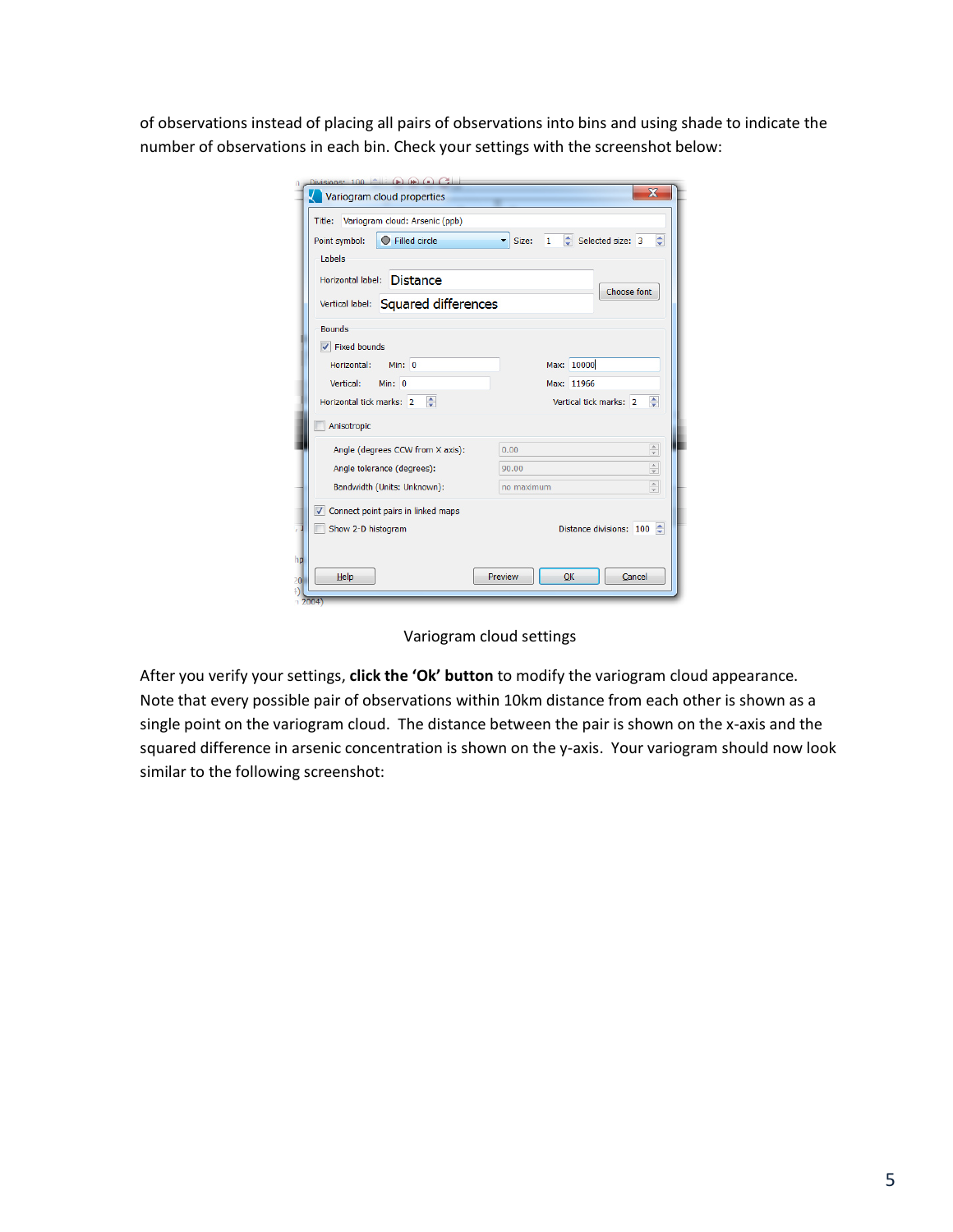

Variogram cloud

### **STEP 5: CARTOGRAPHIC BRUSHING WITH THE VARIOGRAM CLOUD**

While the variogram cloud is a useful visualization on its own, using cartographic brushing allows you to understand where the patterns occur. For this you will need to have the map open that you created in Step 2. If you have closed this map, please revisit Step 2 to recreate the map for use in this step.

Cartographic brushing involves selecting objects in one visualization and seeing the same objects selected in another visualization. In this case you will select wells in the variogram cloud and see which wells are selected on the map. To do this you will need to rearrange the visualizations so that you can see both visualizations at the same time. You can either manually move and resize the windows so that you can see both or you can choose **Window->Tile** from the main SpaceStat menu (SpaceStat tiles all visualizations that are open so close any open histograms before you tile the windows).

Next click and drag on the variogram cloud. This will create a box, selecting anything inside. You can select the points that you wish to find more about. Remember that each point in the variogram cloud corresponds to a pair of wells. The wells will be shown on the map outlined in orange with a line connecting the two wells of a pair. Take some time to explore the variogram cloud. For instance in the following screenshot two outlying pairs have been selected. You can see that one pair is in the northern part of Michigan's Lower Peninsula and the other pair is near the center of the study area. The outliers correspond to pairs of wells that are relatively close together but have very different arsenic concentrations – potentially wells that you would want to investigate further. The next tutorial in this Basic Geostatistics series will show how to use kriging to estimate arsenic concentrations at the validation wells.